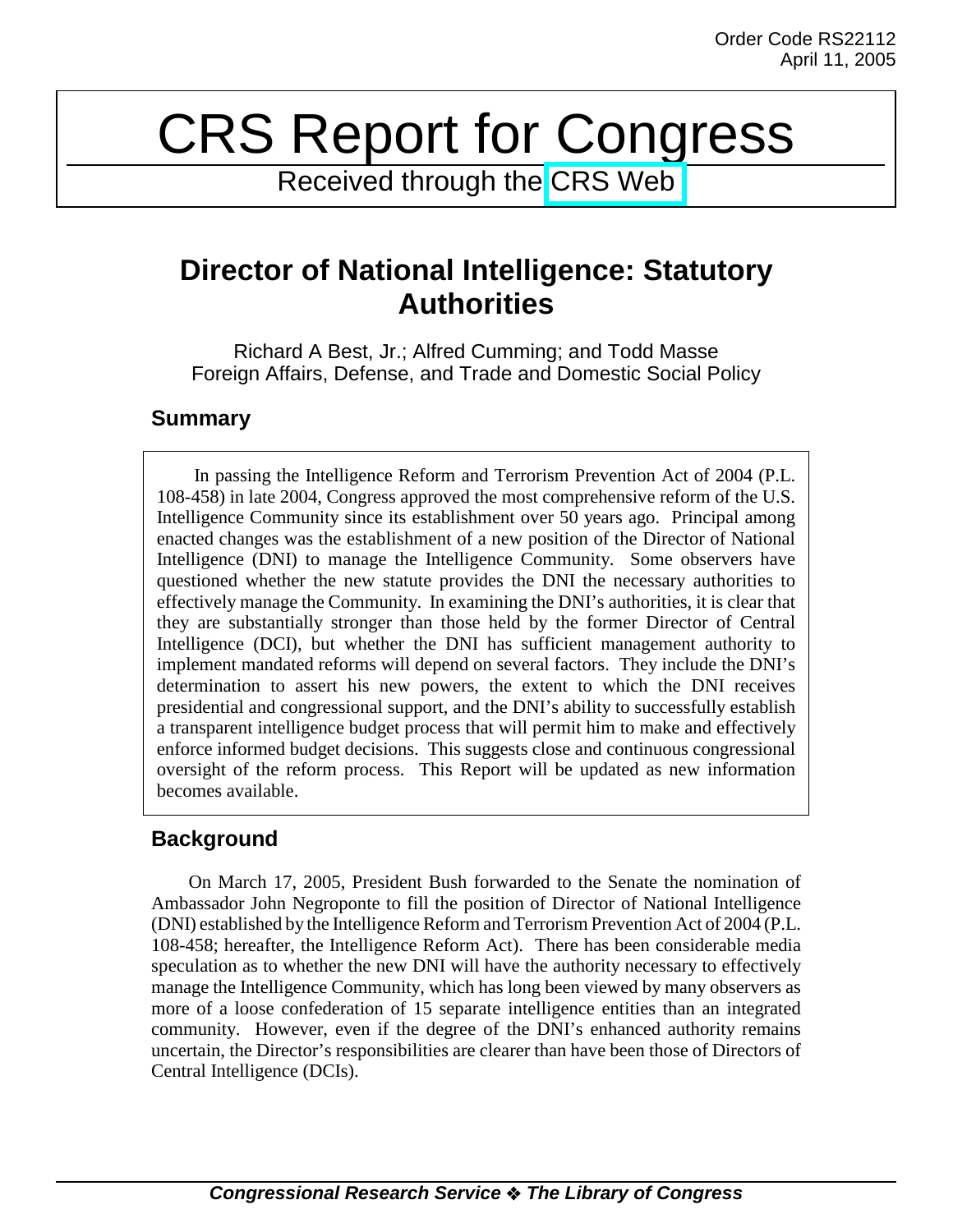Historically, the DCI has had three primary responsibilities that are codified in the National Security Act, as amended. First, the DCI has been responsible for providing national intelligence (as opposed to tactical intelligence for military commanders) to the President and other senior officials, and "where appropriate," to Congress. Secondly, the DCI has served as head of the Intelligence Community with authorities to establish priorities for collection and analysis, to develop and present to the President the annual budget for national intelligence programs, and, within tightly prescribed limits, to transfer funds and personnel from one part of the National Foreign Intelligence Program (NFIP), recently renamed the National Intelligence Program (NIP), to another. And, thirdly, the DCI has served as head of the CIA, directing the collection of information by human sources, supervising the wide-ranging analytical efforts of the CIA, and, when directed by the President, undertaking covert actions.

Many outside observers, Members of Congress, and various commissions over the years have argued that the DCI position is unworkable. They contend that DCIs, frustrated by the challenges involved in managing the entire Intelligence Community, have focused narrowly on the CIA, and that the result has been an ill-coordinated intelligence effort that has poorly served the Nation. Some also have contended that DCIs have lacked adequate legal authorities to establish priorities and to ensure compliance by intelligence agencies beyond the CIA. In particular, it has been suggested that major intelligence agencies in the Department of Defense (DOD) — the National Security Agency (NSA), the National Reconnaissance Office (NRO), and the National-Geospatial Agency (NGA) — have been more responsive to the needs of the military services than to the requirements of national policymakers. And, finally, some observers, while conceding that DCI authorities under the National Security Act are limited, nevertheless contend that DCIs have failed to fully assert their authorities, particularly when they conflicted with the priorities of the Secretary of Defense, viewed by many as the dominant voice in the Intelligence Community because of the Secretary's control over an estimated eighty-five percent of the intelligence budget.

In July 2004 the 9/11 Commission (the National Commission on Terrorist Attacks Upon the United States) recommended that the DCI position be replaced by a National Intelligence Director to manage the national intelligence program and oversee the agencies that contribute to it. In response, a number of bills were introduced and, after extended deliberations, Congress and the President ultimately agreed to establish, through a statute, a Director of National Intelligence along with a separate head of the CIA. Having accepted this principle, however, there were significant differences of opinion about the particular authorities that should be given to the DNI, especially with regard to the preparation and execution of the budgets of the large intelligence agencies in DOD. These differences were reconciled by a provision in the Act (section 1018) requiring that the President issue guidelines to ensure that the DNI's authorities are exercised in a way that "respects and does not abrogate the statutory responsibilities" of other departments.

The Act assigns to the DNI two of the three principal responsibilities formerly performed by the DCI. The DNI will provide intelligence to the President, other senior officials, and Congress; and the DNI will head the Intelligence Community. But, unlike DCIs, the DNI will not oversee the CIA. Rather, the Act establishes a new position of Director of the Central Intelligence Agency (DCIA), who will report to the DNI. The Act also restates the major responsibilities of the Director of the CIA, which include: 1) collecting intelligence through human sources and by other appropriate means (but with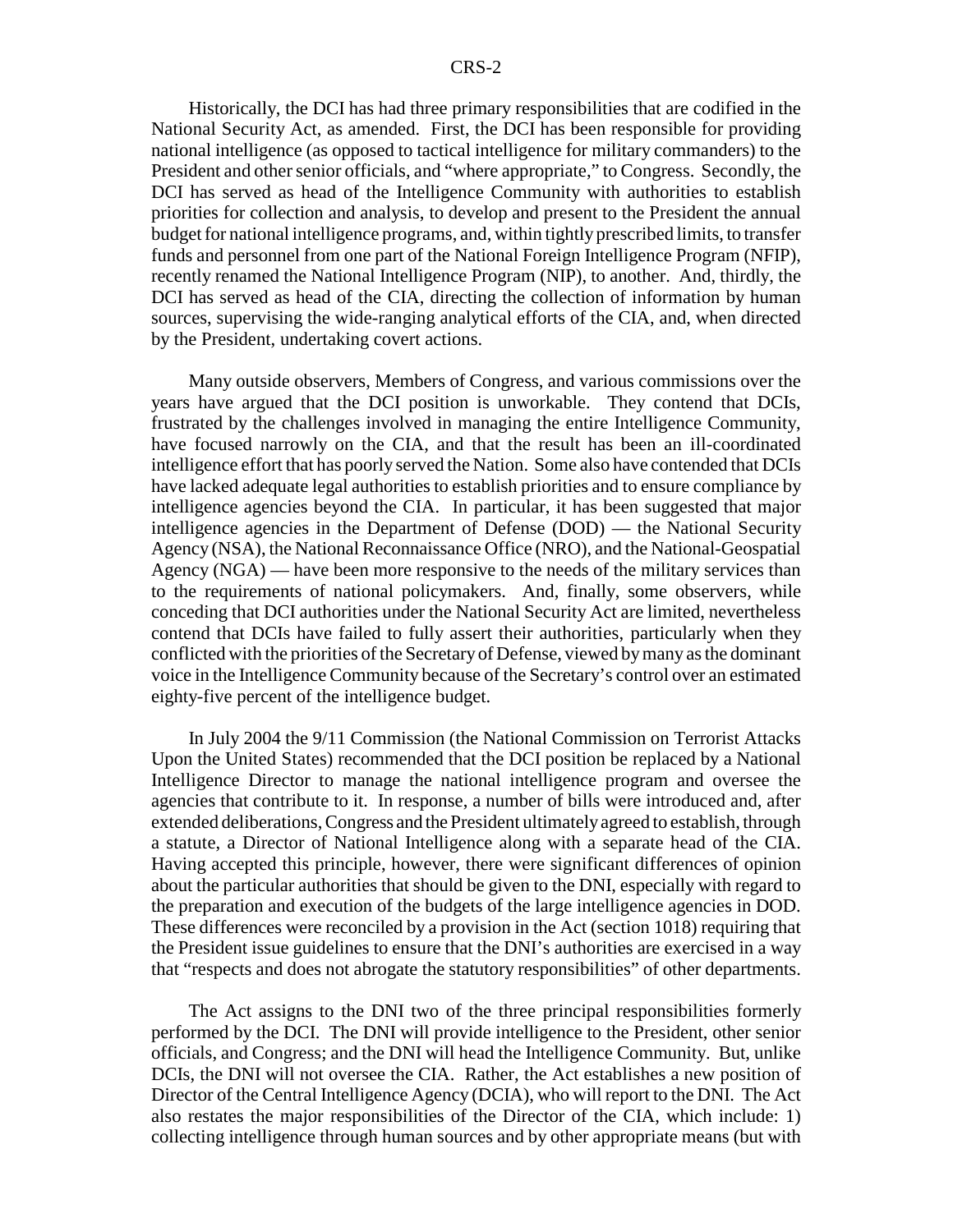no police, subpoena, or law enforcement powers or internal security functions); 2) providing overall direction for and coordination of collection by human sources outside the U.S. in coordination with other government departments; 3) performing other functions and duties related to intelligence affecting the national security as the President or DNI may direct [a formulation that observers believe is intended to encompass planning and carrying out covert actions]; and 4), under the DNI's direction, coordinating relationships between U.S. intelligence services and those of other countries.

#### **DNI Authorities**

In addition to outlining the DNI's responsibilities, the Act strengthens the DNI's authorities to carry out those responsibilities by providing the DNI additional powers in certain areas, including in those of personnel, tasking, and acquisition. Arguably most important, the Act increases the DNI's control over the budgets of the Intelligence Community's 15 agencies. According to one observer, the DCI has "been pressing his nose against the glass looking in," and, never possessed the budget clout the DNI will have.<sup>1</sup> Other observers, while conceding that the DNI has more authorities under the Act, question whether they are sufficient and are skeptical that the DNI will aggressively assert them in any case.

**Budget Authority.** The Act strengthens DNI budget authorities in several ways. First, it provides that the Director of the Office of Management and Budget, at the exclusive direction of the DNI, will apportion — or direct how congressionally appropriated funds will flow from the Treasury Department to each of the cabinet level agencies containing intelligence community elements.<sup>2</sup> As a result, the DNI will be able to better control the pace of spending and could, for example, decide to withhold funds until recipients comply with DNI spending priorities, a possibility never available to DCIs.

Second, at the sub-cabinet agency and department level, the DNI will be able to allot appropriations directly, providing the DNI an additional opportunity to control spending.<sup>3</sup> The law further requires that the DNI notify Congress if a departmental comptroller refuses to act in accordance with a DNI spending directive. Again, these are new authorities that have been unavailable to DCIs.

Third, the new statute more strongly asserts the DNI's budget authority by stipulating that the DNI will "develop and determine" the National Intelligence Program budget.4 According to observers, the DCI's authorities in regard to the budget, while significant on paper, have never been used effectively.

<sup>&</sup>lt;sup>1</sup> Interview with a senior Intelligence Community official.

<sup>2</sup> P.L. 108-458, Sec. 102A (c) (5) (B).

 $3$  Ibid, Sec. 102A (c) (5) (A).

<sup>&</sup>lt;sup>4</sup> Ibid, Sec. 102A (c) (B). National intelligence refers "to all intelligence, regardless of the source from which derived and included information gathered within or outside the United States. . . ." Sec. 1012.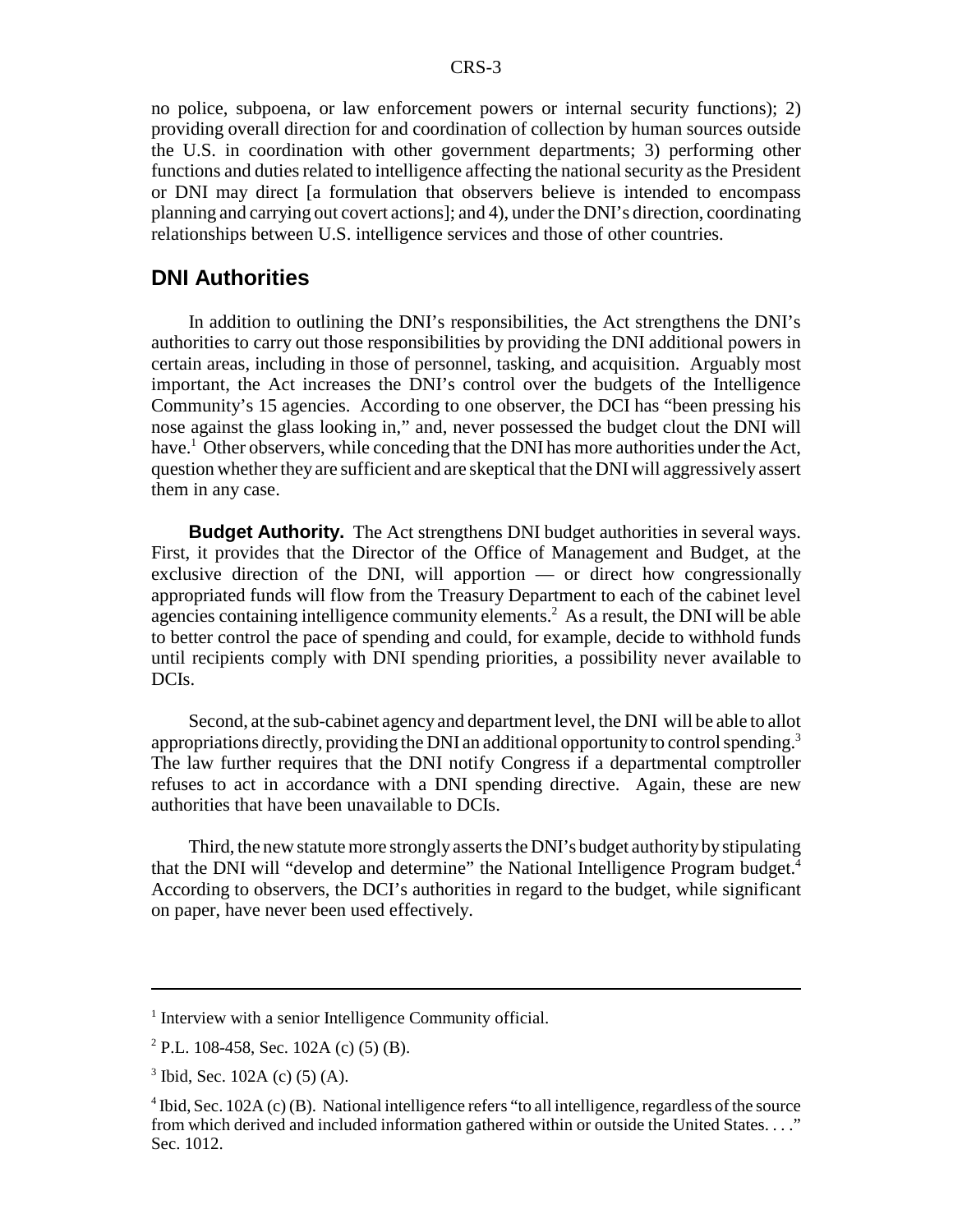#### CRS-4

Fourth, the Act calls on the DNI to "ensure the effective execution of the budget," and to monitor the implementation and execution of the  $NIP$ <sup>5</sup>. DCIs under previous statute had no explicit statutory execution authority beyond the CIA.

Fifth, the Act stipulates that the DNI shall provide budget guidance to those elements of the Intelligence Community not falling within the National Intelligence Program.<sup>6</sup> The DCIs had no statutorily determined role in this regard.

Although equipped with enhanced authorities regarding the budget for the National Intelligence Program, the DNI's authority to shape intelligence support to military operations — DoD's Joint Military Intelligence Program (JMIP) and Tactical Intelligence and Related Activities (TIARA) Program — remains limited and almost identical to that of the DCIs. The DNI will "participate in the development by the Secretary of Defense of the Joint Military Intelligence Program and the Tactical Intelligence and Related Activities Program."7

**Reprogramming Authority.** Whereas DCIs, with approval of the Director of the Office of Management and Budget (OMB) could reprogram or transfer funds only if they obtained the concurrence of the affected agency secretary or department head, the new act permits the DNI, with OMB approval, to transfer or reprogram funds unilaterally, but within certain limits.<sup>8</sup> The DNI can annually reprogram or transfer up to \$150 million, provided that sum is less than 5 percent of the affected agency or department's budget.<sup>9</sup>

**Personnel Transfer Authority.** The DNI, with the OMB approval, is able to transfer Intelligence Community personnel for up to two years. The DNI, jointly with agency heads, develop procedures to govern such transfers. DCIs could transfer personnel, but only with concurrence of the affected department head, and only for up to a year. Should the DNI decide to establish a new national intelligence center, the Director also has the authority to transfer up to 100 personnel to man the new center.<sup>10</sup>

**Appointment Authority.** The new statute strengthens the DNI's appointment authorities, to a degree, and increases the number of positions over which the DNI can exercise some appointment authority.<sup>11</sup> Specifically, the statute states that the department

- 6 Ibid, Sec. 102A (c) (3) (B).
- $7$  Ibid, Sec. 102A (c) (3) (A).
- 8 Ibid, Sec. 102A (d).
- $9$  Ibid, Sec. 102A (d) (5) (A).
- <sup>10</sup> Ibid, Sec. 102A (e).

 $11$  Ibid, Sec. 1014. These positions include: the Director of the National Security Agency, the Director of the National Reconnaissance Office, the Director of the National Geospatial-Intelligence Agency, the Assistant Secretary of State for Intelligence and Research, the Director of the Office of Intelligence of the Department of Energy, the Director of the Office of Counterintelligence of the Department of Energy, the Assistant Secretary for Intelligence Analysis of the Department of the Treasury, the Executive Assistant Director for Intelligence of (continued...)

<sup>5</sup> Ibid, Sec. 102A (c) (4).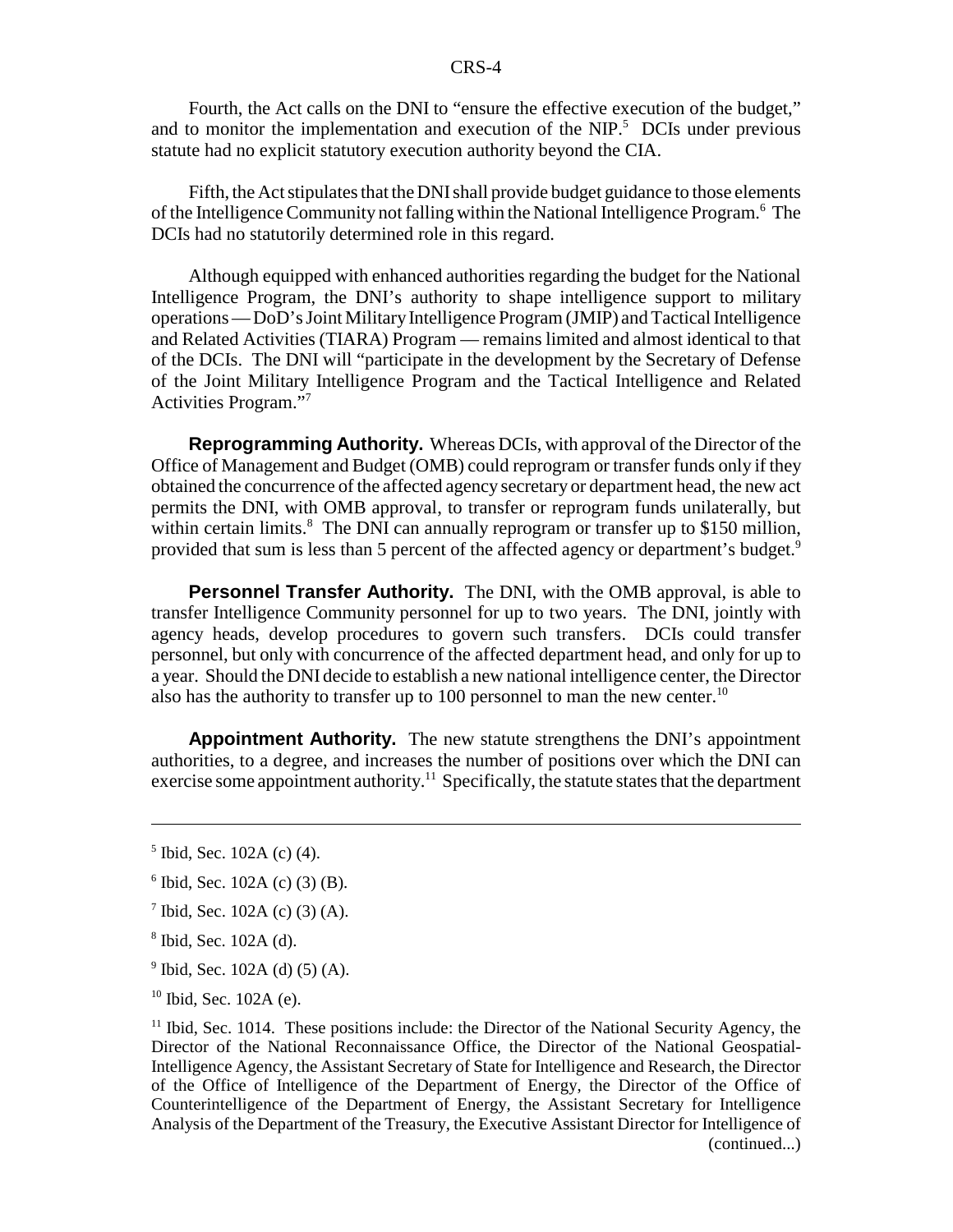or agency head having jurisdiction over the appointment must seek the concurrence of the DNI. If the DNI does not concur, the position cannot be filled. The department head may advise the President directly of the intention to withhold concurrence or to make a recommendation, as the case may be.

**Acquisition Authority.** Whereas the DCI had no statutorily based acquisition authority, the new Act provides that the DNI serve as the exclusive milestone decision authority on major acquisitions.12 The DNI's authority is limited only insofar as when the acquisitions concern Department of Defense programs, he must share the authority with the Secretary of Defense. If the two are unable to reach agreement, the Act stipulates that the President will resolve it.

**Tasking Authority.** The Act sharpens the DNI's tasking authority over that enjoyed by DCIs by explicitly stipulating that the DNI shall "manage and direct the tasking of, collection, analysis, production, and dissemination of national intelligence...by approving requirements and resolving conflicts.13 Previous law spoke only to the DCI's collection authorities, and did not explicitly address analysis, production and dissemination authorities.

**Authority Over the National Counterterrorism Center.** The Act codifies a new national center — the National Counterterrorism Center (NCTC). The NCTC has a bifurcated reporting structure that is based on a differentiation the Act stipulates between *intelligence* joint counterterrorism operations, and joint counterterrorism operations (*other than intelligence*).<sup>14</sup> As a result, the DNI has authority over the Center's budget and programs, NCTC's intelligence activities and intelligence joint counterterrorism operations. But, because strategic planning for *joint* counterterrorism operations other than intelligence was viewed as an Executive Branch-wide function, the Act stipulates that the Director of the NCTC reports directly to the President with respect to "...planning and progress of joint counterterrorism operations (other than intelligence operations)."15

 $11$  (...continued)

the Federal Bureau of Investigation or any successor to that position, and the Assistant Secretary of Homeland Security for Information Analysis.

 $12$  Ibid, Sec.1014.

 $13$  Ibid, Sec. 102A(f).

<sup>&</sup>lt;sup>14</sup> Ibid, Sec. 1021. Section 1021 of P.L. 108-458 codifies the existence of the NCTC, which initially was established by Executive Order (EO) 13358. With regard to the establishment of the NCTC, there is a potential conflict between the law and EO 13358. For additional detail, see CRS Report RL32816, *National Counterterrorism Center: Implementation Challenges and Issues for Congress*.

<sup>&</sup>lt;sup>15</sup> See *Congressional Record*, December 8, 2004, Senate consideration of the conference report to accompany S. 2845. Senator Joseph I. Lieberman was quoted as stating that the then-proposed NCTC Directorate of Strategic Operational Planning would conduct planning for "...the entire Executive branch — ranging from the combatant commands, to the State Department, to the FBI's Counterterrorism Division to the Department of Health and Human Services to the CIA." The March 2005 Report of the Commission on the Intelligence Capabilities fo the United States (continued...)